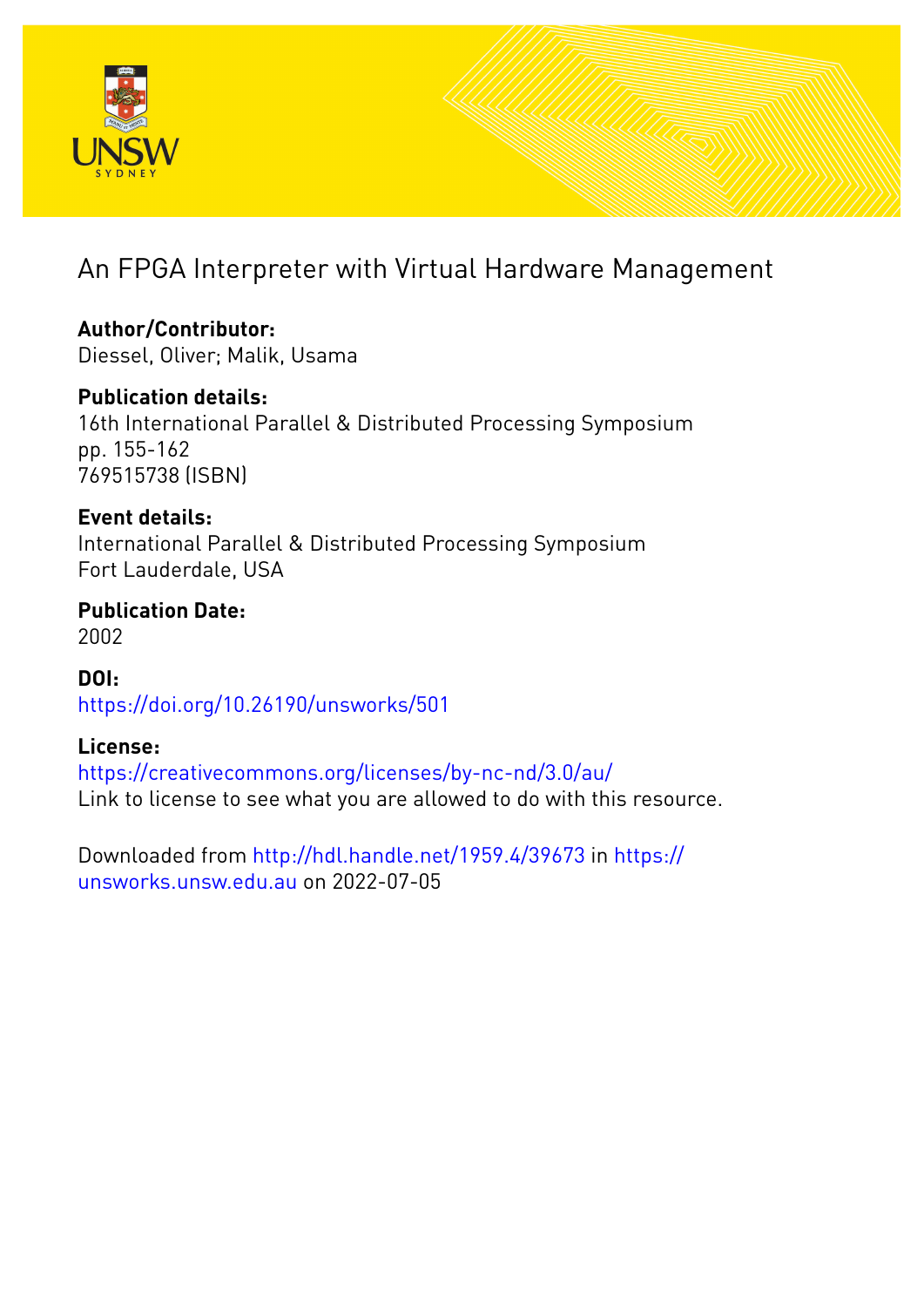### **An FPGA Interpreter with Virtual Hardware Management**

Oliver Diessel Usama Malik School of Computer Science and Engineering University of New South Wales Sydney NSW 2052  ${odi}$ essel,umalik $}$ @cse.unsw.edu.au

#### **Abstract**

*This paper describes the design of an interpreter that overcomes FPGA resource limitations for a class of controloriented circuits by automatically partitioning, elaborating, and loading circuit components as directed by their execution. By providing a virtual hardware management facility, this enables us to implement large systems, specified in Circal, on small FPGA chips.*

#### **1. Introduction**

Reconfigurable computers, based on FPGAs, allow applications to be realized directly in hardware. This has the potential to achieve high performance at a reasonable cost. However, the ready uptake and use of this technology continues to be hampered by the lack of convenient languages, tools, and abstractions

We are investigating the use of the Circal process algebra as the basis for high-level programming constructs and compilation techniques that can make use of the capabilities of the technology, including large-scale, fine-grained parallelism and adaptation through run-time reconfigurability. Circal allows the behaviour of control-oriented designs such as assemblies of interacting finite state machines to be captured in a very natural, abstract, incremental manner.

Previous work has resulted in a compiler that translates Circal specifications into FPGA circuits that might be used as controllers in embedded applications, or that can be interfaced with external sensors and actuators in their environment to perform control-oriented tasks [3]. The compiler produces a static circuit design that is constrained in its size and complexity by the available FPGA area. Automated mappings contribute to the inefficiency in the use of this area. However, the compiler was originally envisaged to be extended to support some form of circuit swapping. Options for doing so were explored in [2].

In this paper we outline our design for an interpreter that manages the run-time progress of a Circal computation, and that elaborates the design of and loads circuit components as directed by execution flow. Conceivably, this capability will benefit systems in which the available reconfigurable resource cannot be arbitrarily increased to suit the needs of applications. Satellite and consumer electronic devices are examples of systems for which the desired applications(and their size) continue to evolve after system deployment.

Previous efforts at implementing hardware virtualization have largely targeted data-oriented applications and have relied upon manual circuit partitioning and the design of specialized controllers that manage the swapping of circuit modules at run time [4, 5, 6, for example]. At present, tool support for hardware swapping is not readily available. Concepts for general, coarse-grained approaches to virtual hardware management have also been explored by several researchers [7, 1].

Our approach is necessarily different. Since we have as an ultimate goal high-level programming environments and support for reconfigurable computing, we aim to provide automated techniques for partitioning and run-time management. As much as possible, we aim to hide the details of providing these facilities from the user. At this stage of the development, there are significant costs associated with circuit switching and inefficient mappings, but we believe the progress so far is an exciting step towards the design and implementation of future systems that will provide such capabilities as a matter of course.

The regularity and modularity inherent in the Circal application specification and solution space allows us to investigate a consistent approach and to propose a fine-grained solution for a class of problems and their associated hardware realizations. We hope this work will provide us with insights that will lead to a more general solution to virtual hardware management that is applicable to data-oriented applications as well.

Section 2 describes Circal and the existing compiler. Section 3 describes the design of the interpreter. We con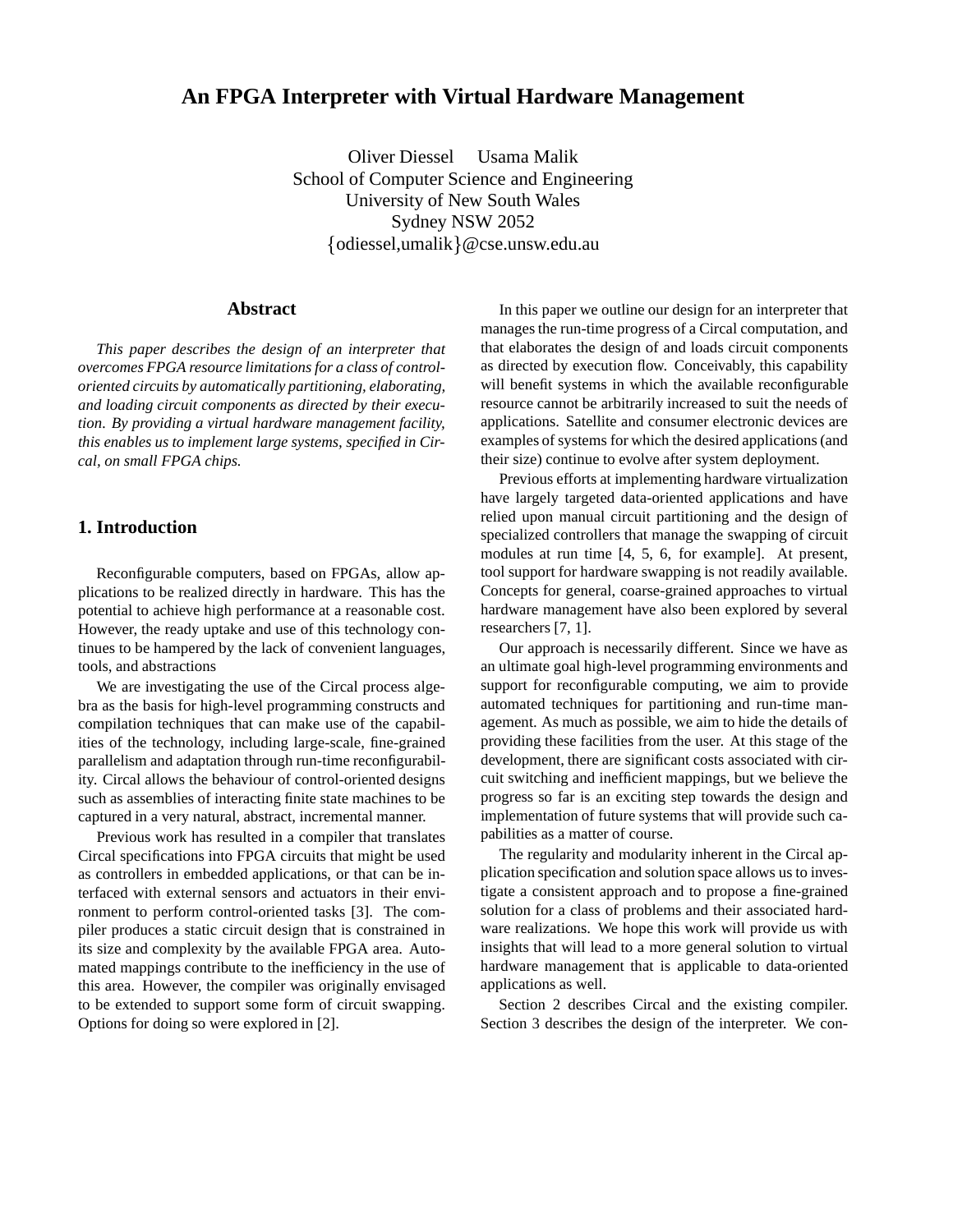clude the paper with a brief summary of the results and outline the directions that we are interested in developing this work.

#### **2. Circal compiler**

Circal is a type of formal language, known as a process algebra, that is suited to modelling concurrent systems. Circal describes *systems* as compositions of interacting *processes* that synchronize on shared *events*. The behaviours of the processes are described independently and using a formal notation that describes their state evolution as events occur. When processes are composed together, the behaviour of the composed system is determined by process algebraic laws.

Process algebras such as Circal have traditionally been used for modelling, analyzing and specifying concurrent systems. We're interested in Circal's use as a descriptive medium for the exploration of high-level specification and compilation tools for dynamically reconfigurable systems. Simple yet powerful abstractions such as Circal are attractive for this purpose because they capture the essence of concurrent and synchronous behaviour without the clutter of sequential high-level languages, and they also offer the possibility of verifying the correctness of an implementation

#### **2.1. Circal hardware description language**

Circal is an event–based language and processes interact by participating in the occurrence of events. For an event to occur, all processes that include the event in their specification must be in a state that allows them to participate in the event. The Circal language primitives relevant to hardware design are:

- **State Definition**  $P \leftarrow Q$  defines process P to have the behaviour of term  $Q$ . Process  $Q$  is given the name  $P$ .
- **Termination**  $\Delta$  is a deadlock state from which a process cannot evolve.
- **Guarding**  $a P$  is a process that synchronizes to perform event a and then behaves as, or evolves to, P.  $(a, b)$  P synchronizes with events  $a$  and  $b$  simultaneously and then behaves as  $P$ .
- **Choice**  $P + Q$  is a term that chooses between the actions in process  $P$  and those in  $Q$ , the choice depending upon the environment in which the processis executed. Usually the choice is mediated through the offering by the environment of a guarding event.
- **Composition**  $P * Q$  runs  $P$  and  $Q$  in parallel, with synchronization occurring over similarly named events. When

 $P$  and  $Q$  share a common event, both must be in a state in which they can accept that event before the event and synchronous state evolution can occur.  $P$  and  $Q$ may independently respond to events that are unique to their specification. Should such independent events occur simultaneously, the processes respond simultaneously.

**Relabelling**  $P[a/b]$  replaces references to event b in P with the event named  $a$ . This feature is similar to calling procedures with parameter substitution.

Circal differs from most process algebras in that it has a strict interpretation of the response of processes to the *simultaneous* occurrence of events and is therefore wellsuited to modelling synchronous devices such as FPGAs.

Since processes essentially describe finite state machine behaviours, Circal in its hardware descriptive form can be used to specify interacting finite state machines - instead of building a monolithic controller, using Circal we can specify its component behaviours and the composed behaviour can then be synthesized using a hardware compiler. Another current research thrust is directed at extending the descriptive capabilities of Circal to data-oriented applications

#### **2.2. Overview of the XC6200 compiler**

In [3] we described a compiler for the Xilinx XC6200 FPGA that derives and implements a digital logic representation of high-level behavioural descriptions of systems specified using Circal.

Significantly, this compiler structures the derived circuits so as to reflect the design hierarchy and interconnection of process modules given in the specification. This approach simplifies the composition of modules since the majority of interconnections that are to be implemented are between colocated blocks of logic and the replacement or exchange of system modules is facilitated by the replacement of a compact region rather than of distributed logic. At the topmost design level, the circuit is clustered into blocks of logic that correspond to the processes of a system. These are wired together on similarly labelled ports to effect event broadcast and to allow process state transitions to be synchronized.

 $h P$  An overview of the realization of Circal expressions in digital logic is depicted in Figure 1(a). The process logic blocks individually implement circuits with behaviours corresponding to the component processes of the specification — see Figure  $1(b)$ . Each block is provided with inputs corresponding to the events in its *sort* (set of event ports). Events are realized by the presence or absence of signals that are generated by the environment on similarly named wires. The response of process logic blocks to an event is determined by the global acceptability of an event. Processes independently assert a request signal when accept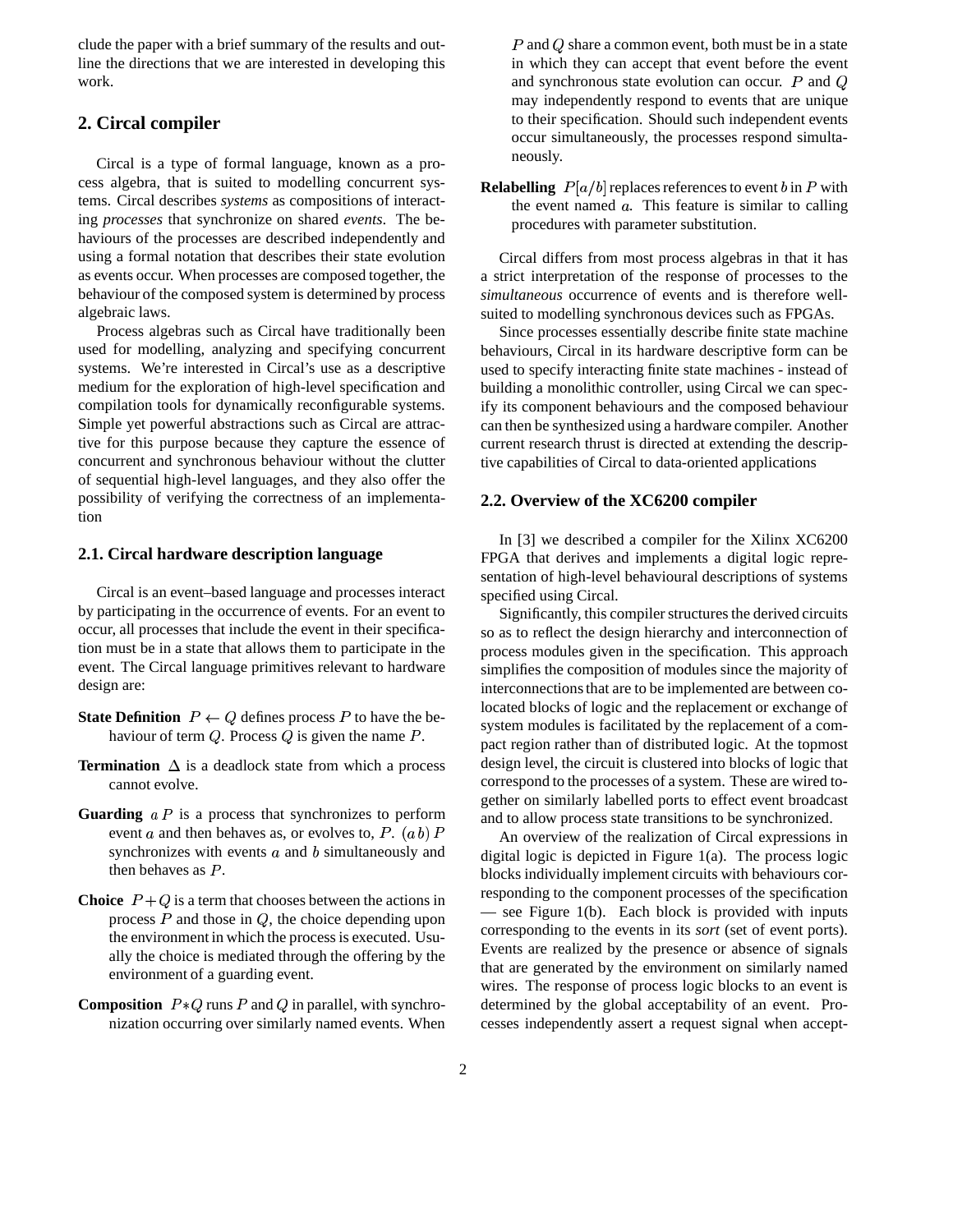able events for the current state are offered by the environment. Synchronized state evolution occurs upon the next clock edge if all processes agree on the acceptability of the event.





**Figure 1. (a) Circuit block diagram, and (b) Circal process logic block.**

#### **2.3. Module representation of circuits**

Below the process level in the hierarchy, the circuits are partitioned into component circuit modules that implement combinational logic functions of minor complexity. The module arrangement for a typical system  $P * Q * \dots$  is depicted in Figure 2.

We distinguish between 10 module types. Inputs are captured by an Environmental Inputs (EI) block and are routed to process logic by Bus (B) and Input Junction (IJ) blocks.



**Figure 2. Typical circuit module arrangement**

Within a process, a series of Minterm (MT) blocks detects the combinations of event inputs a process can respond to. The sets of minterms that lead to particular next states from a given current state are summed in so-called Guard (G) blocks. Associated with each Initial State (IS) and Non-Initial State (NIS) block is a Request (R) block that determines whether any of the Guard block outputs are accepted in the current state. The process request signals are formed from the disjunction of Request block outputs in OR Tree (OT) blocks, and the Synchronization Logic (SL) blocks form the synchronization signal from the individual process request signals.

Each module type implements a particular combinational logic function using a specific spatial arrangement. Modules are specified by giving the exact function to be implemented, e.g., a Minterm block is specified by the process sort size, the minterm number, and its location on the array. To simplify the layout of the circuits, all modules are rectangular in shape and communicate via adjoining ports when they are abutted on the array surface.

As an example, consider the process  $P$  defined by the following equations:

$$
P \leftarrow P1 \tag{1}
$$

$$
P1 \leftarrow (a \, c) \, P2 + b \, P3 \tag{2}
$$

$$
P2 \quad \leftarrow \quad b \, P2 + a \, P3 \tag{3}
$$

$$
P3 \leftarrow (a b) P4 \tag{4}
$$

$$
P4 \leftarrow cP4 + aP2 \tag{5}
$$

This process has the module representation of Figure 3. Event signals flow into the circuit at its top left edge. Each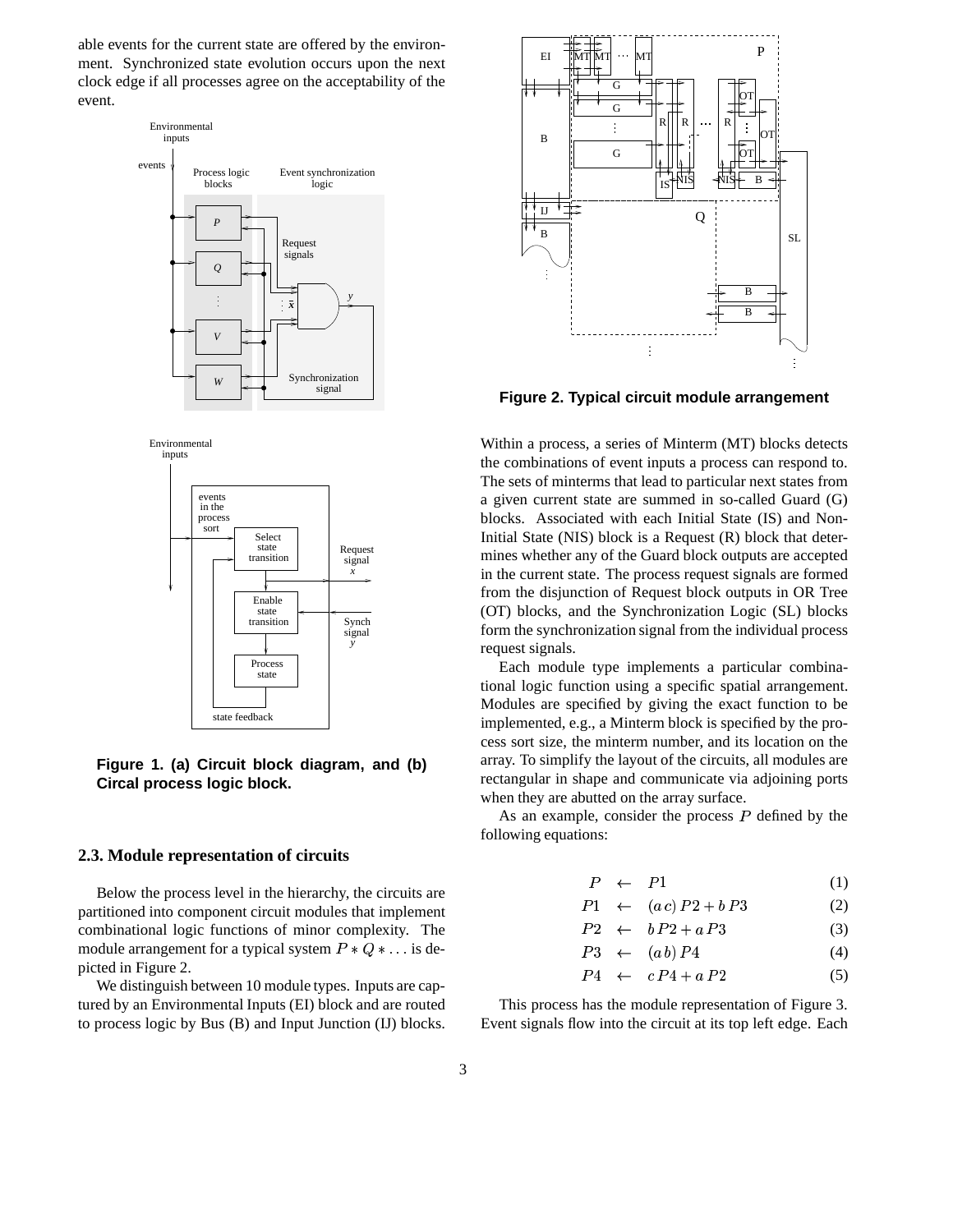minterm recognizes one of the event combinations,  $(a, b)$ , , etc. guarding a state transition. Event combinations that lead to identical transitions are combined below in guard blocks that have been labelled here with the minterm combination that is output and the transition it guards. Note the guard blocks are arranged in next state, current state order.



**Figure 3. Module arrangement for process**

Circuits recycle the current state when the current event combination is not in the process sort or when the system cannot accept the current event. In the first case, none of the event signals for a process is asserted, which results in the *null event* for a process (minterm 0) being asserted. In the latter case, the synchronization signal is not asserted because some process does not accept the input event and hence does not assert its request signal.

An input event is acceptable if it guards a transition from the current state. The circuit performs this check by combining a guard block's output with its current state in a requester block. Those outputs that lead to the same next state are further combined to form a next state select signal that is fed back through the requesters to the appropriate state block. State is stored using a one-hot encoding. If a select signal is asserted, then the request signal,  $x_P$ , is also asserted. The synchronization signal,  $y$ , if asserted by the synchronization logic, then enables the transition to the next state that has been selected.

#### **2.4. Compiler operation**

Figure 4 provides an overview of the compiler's operations. A Circal specification is parsed and analyzed by the so-called front-end, which determines the logic required to implement the specification and produces the parameters for the set of modules required to implement the system. The set of module parameters is largely determined by the logical requirements of the circuits which are independent of the physical requirements of its implementation. A system configuration is then produced by generating a bitstream fragment for each module in the so-called back-end of the compiler. The host loads this configuration onto the coprocessor and controls interaction with the system. The user/environment provides event traces and observes/responds to the resulting changes in system state.



**Figure 4. Overview of the compiler operation**

#### **3. Circal interpreter**

#### **3.1. Overview**

The Circal interpreter enhances the existing compiler by incorporating virtual hardware management facilities. Whereas the Circal compiler derives a monolithic circuit and loads it onto an FPGA in a single configuration, the interpreter elaborates and loads parts of the circuit as they are needed.

This interpreter is constructed by inserting a virtual hardware manager (VHM) between the compiler front-end and the module generators of the compiler. The VHM determines through feedback from application execution which components to implement next.

Since the interpreter only knows at run time which components to load, the physical details of the circuits are finalized at run time. There is thus an ongoing interaction between the progress of computation and the operation of the design suite.

The design flow incorporates the function of run-time management and the ongoing configuration of the FPGA. Circuit design therefore does not complete until execution has finished.

#### **3.2. Interpreter operation**

The interpreter works by partitioning an intermediate representation of the circuits into functional (or more precisely, behavioural) components that are implemented as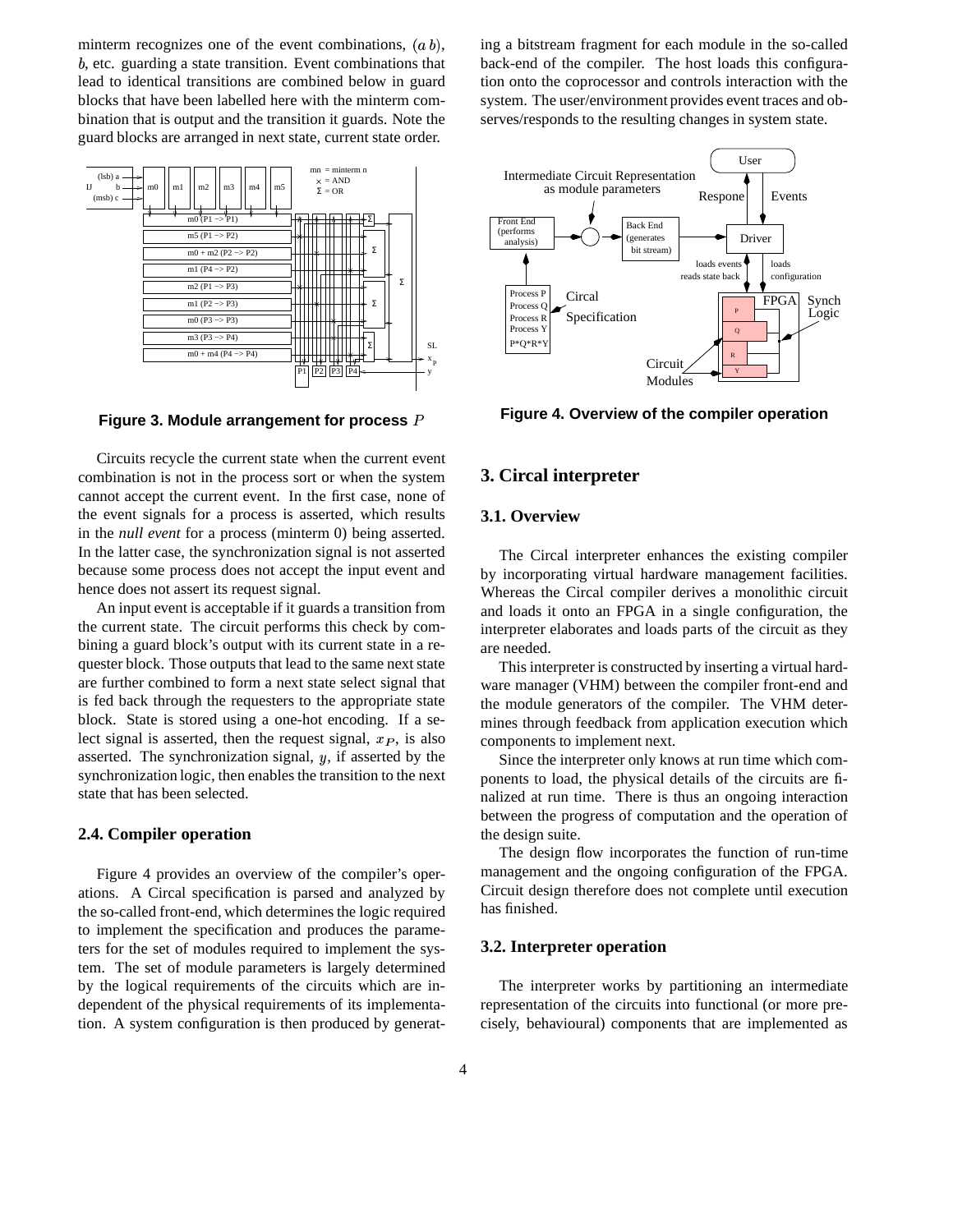they are needed. In order to manage the resource, the FPGA is statically partitioned with each region being allocated a Circal process. Such processes define behaviourally selfcontained components, while the assembly of processes defines the overall system's behaviour.

**Modelling Circal circuits.** The specified Circal processes are internally modelled as state transition graphs. This representation allows the VHM to easily determine the possible evolution of the process states. For example, the process  $P$ considered in the example is internally represented as the state transition graph depicted in Figure 5.



**Figure 5. State transition graph for**

The nodes in this graph are in one-to-one correspondence with the Circal process definitions with arcs representing the guarded transitions to new states. Each node represents a state of the process and is thus represented using a so-called state block. The graph can be represented as a linked network of such state blocks. A particular state block thus leads to all possible next states by following the links that model the transition arcs in a breadth-first manner.

The data structure for a state block contains a pointer to each of the possible next states. Associated with each pointer is the guard for that transition. We also store the number of possible next states reachable from the present state as a means of quickly estimating the area needed to implement a circuit component. The implementation of circuit components and the estimation of their area is discussed in more detail below.

**Process partitioning.** Processes are partitioned according to their definitions. This is the most natural way to split a process given that a definition describes the behaviour of the process in a particular state. "Behaviour" here means how the process is able to evolve from the current state to a new state.

The state transition graph is thus logically partitionable into individual states and the set of arcs leaving a state. The state block is therefore also used to represent the unit of partitioning.

While the interpreter allows the logic for several connected states of a process to be implemented at once, it does not permit a state to be partially implemented i.e. if there is

insufficient resource remaining to implement the logic for an additional state in its entirety, it is not implemented at all.

The interpreter is able to cope with the extreme case when resource constraints allow just one state for a process to be implemented. Similarly, the system allows the entire state transition graph for a process to be implemented when there is sufficient resource.

As an example, suppose the array area available to implement process  $P$  suffices to implement the behaviour of state  $P1$ , but no more. The circuit for  $P1$  is illustrated in Figure 6. Note just those minterms and guard blocks that are needed to complete the possible state transitions from  $P1$  are implemented. In order to determine which transition may have occurred, registers for states  $P2$  and  $P3$  are implemented as well, but it is not possible for the circuit to change state once it has entered one of these so-called *boundary states*.



**Figure 6. Module implementation of state**

**Determining what circuitry to load next.** At initialization, the VHM divides the FPGA area into fixed sized regions and allocates one to each process. Each region is large enough to accommodate the logic for any single state block of the process allocated to it. If space permits, the region can accommodate the logic for several connected states (if not all of the states) for the process. The partitioning of the FPGA is discussed below in more detail.

As a computation proceeds, we would like to have that part of the state transition graph which the process is about to enter implemented on chip.

Due to resource constraints, there are situations when only a sub-graph of the complete state transition graph can be implemented. When the boundary of the sub-graph is reached, the interpreter retrieves a new sub-graph rooted at the boundary state that has become active.

When the locus of control for a process reaches a boundary state, i.e., a state that is at the head of an arc in the state transition graph, but which has not been implemented due to space constraints, the interpreter accesses that boundary state's description. By following the transition links it also retrieves the details of all possible next states, and so on,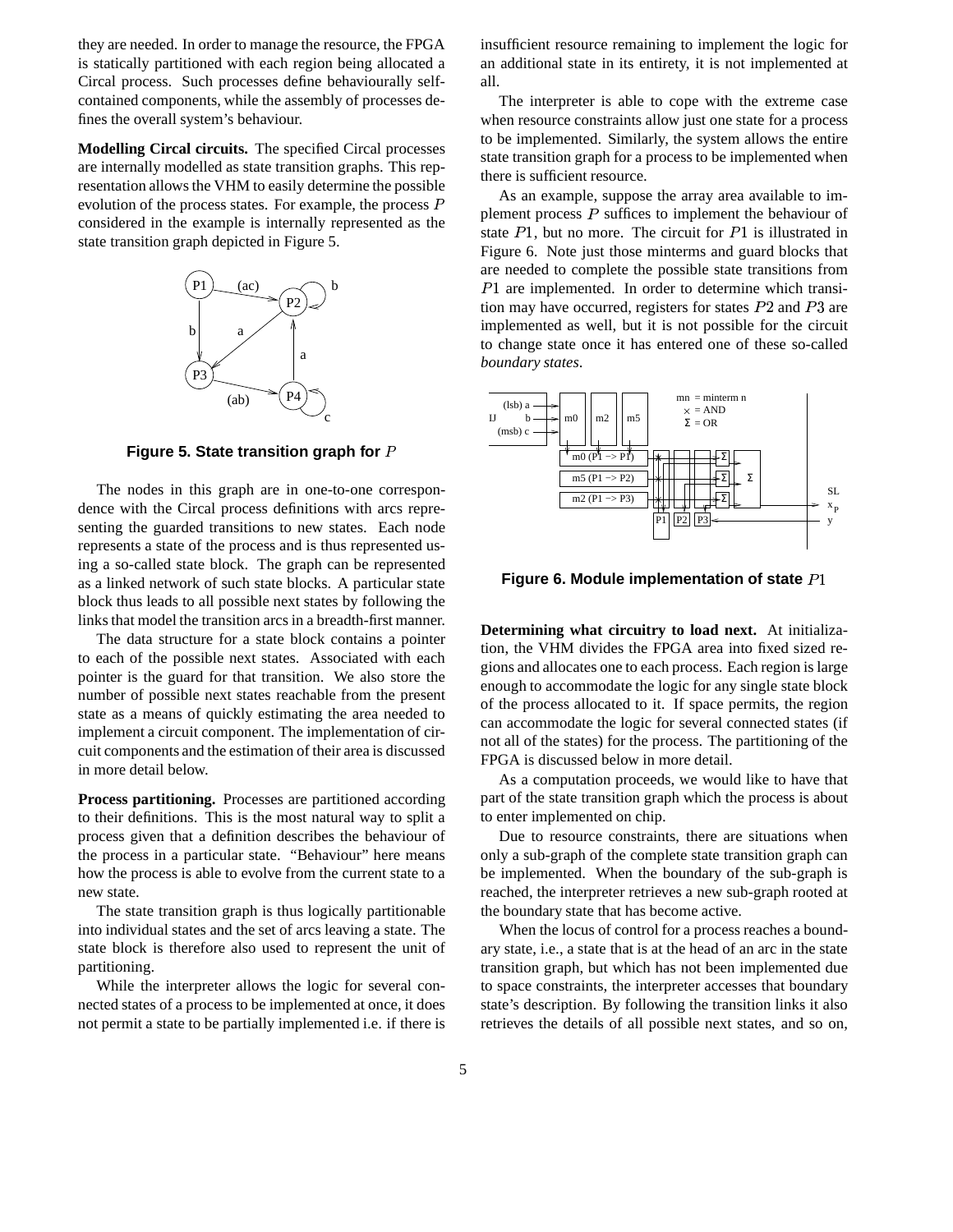in breadth-first order. The retrieval of state blocks and the construction of the corresponding circuit continues until the interpreter first fails to add an additional state due to space constraints.

In order to quickly determine which states can be implemented, the interpreter makes an estimate of the required space for a state based on the size of the sort of the process and the total number of terms in the process definitions of the states. This avoids back-tracking in circuit construction should it be discovered that an additional state cannot be accommodated.

The function used to estimate the area needed to implement the circuit for a sub-graph depends upon the mapping of the circuit to the target architecture. In calculating an estimate, let  $n_{\text{imp}}$  be the number of connected states of the process  $P$  that are being considered for implementation. Furthermore, let the size of the process sort be  $s$ , and for each of the  $i$  process definitions  $P_i$  contributing to the process, let there be  $t_i$  terms in the definition. Then for the XC6200 circuit implementations, the estimated width of the circuit implementing the sub-graph is at most

$$
(T+1)\log s + T + 1 + \log n_{\rm imp} + \log T,\tag{6}
$$

where  $T = \sum t_i$  for the states of the sub-graph to be implemented. The height of the corresponding circuit is at most

$$
s + T + n_{\rm imp} + 2. \tag{7}
$$

The worst case impact of adding another state to the sub-graph being built is easily determined by including the number of terms,  $t_i$ , for the state in T and recalculating the above equations. The consideration of further states is abandoned as soon as the logic for a state cannot be added to the circuit under construction.

As the states to be implemented next are identified, the parameters defining its associated minterms, guard blocks, requesters, and state blocks are added to a list of sub-graph modules if they are not already included. For example, minterms and next states are often common to several definitions within the one process. When the sub-graph cannot be expanded, the module parameters are then used to generate fragments of the configuration for the corresponding circuit.

In the case of our example, let us assume the array area allocated to P suffices to implement  $T = 6$  total sub-graph terms. The initial configuration can therefore accommodate the logic for states  $P1$ ,  $P2$ , and  $P3$ , with  $T = 5$ , but the inclusion of  $P_4$ , with  $t_4 = 2$ , is estimated to exceed the available space. The resulting circuit is depicted in Figure 7. In this case note that when the boundary state  $P_4$  is encountered, a configuration for the sub-graph rooted at  $P_4$ , which

includes states  $P_4$ ,  $P_2$ , and  $P_3$ , with  $T = 5$ , is created, and since this sub-graph is strongly connected, no subsequent reconfiguration is needed for process  $P$ .



**Figure 7. Module implementation of states ,**  $P2$ **, and**  $P3$ 

**Detecting the need for configuration swapping.** Note that the circuit implementing the sub-graph includes a set of flipflops that store the current state of the circuit (and, by implication, the process) using a one-hot encoding. A subset of these represents states that are included in the sub-graph, while the remainder represent boundary states that could not be accommodated in the breadth-first traversal of the state transition graph. When one of the boundary states becomes active, the interpreter forms a new sub-graph rooted at the active boundary state.

We currently envisage operating the system in one of two modes. Either the system is operated in an "observed" mode, in which the observer monitors the state evolution of the system, or the system is "unobserved", in which case its state is not monitored.

In the observed mode of operation the current state of the system is polled after each clock pulse. This involves reading all process state flip-flops to determine which state is active. In this mode of operation, the interpreter need only check whether the currently active state is implemented to determine whether a process needs to deploy a new region of the state transition graph.

On the other hand, if the system is operating in the unobserved mode, as part of an embedded system say, then it is feasible to associate with the boundary states additional logic that will interrupt the VHM when a new sub-graph is required. With static chip partitioning, it suffices to inform the VHM which region(s) issued the request. The VHM is then able to inspect the state flip-flops for the process allocated to each interrupting region in order to determine which boundary state has become active.

**Ensuring configuration, design, and execution integrity.** The pseudocode for the interpreter is listed in Figure 8.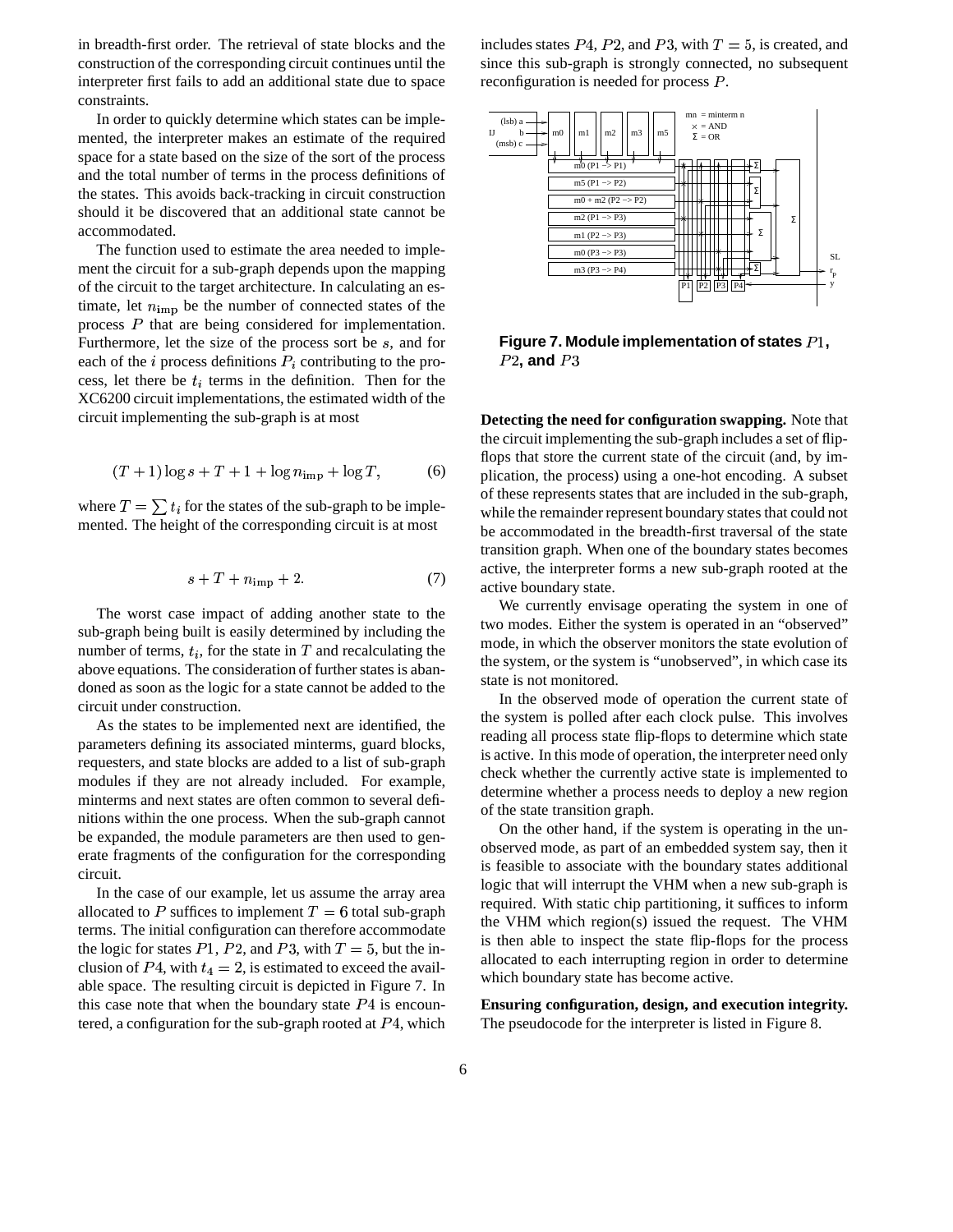| /* Initialisation:<br>$\star$ /                    |
|----------------------------------------------------|
| <i>analyze specification</i>                       |
| partition FPGA area                                |
| for each process in turn                           |
| <i>define state transition graph</i>               |
| set current state = boundary state = initial state |
| $/*$ Operation: */                                 |
| while system not halted                            |
| /* configuration phase */                          |
| for each process in turn                           |
| <i>if boundary state active</i>                    |
| calculate configuration rooted at boundary         |
| state and load                                     |
| $/*$ execution phase $*/$                          |
| get event from environment and present to system   |
| allow system to respond to event in parallel       |

#### **Figure 8. Interpreter operation**

Execution integrity is guaranteed by ensuring circuit configuration and execution occur in separate phases of the operating cycle. By ensuring the logic for the current state, at least, is implemented on chip, the integrity of the design is maintained. We ensure the electrical integrity of the circuit that is not reconfigured by disconnecting a reconfiguring process circuit from the rest of the system at its Input Junction and Synchronization Logic. The circuit is not reconnected until the root state of the newly configured subgraph circuit is made active.

**FPGA partitioning.** The FPGA area available to the interpreter is statically partitioned. This approach reduces configuration overheads at run time since the region available to each process is guaranteed not to change.

The interpreter initially allocates sufficient space to each process for it to be able to implement its largest state block. Thereafter the region allocated to the process is expanded in order to provide more space for implementing additional states when possible.

The circuit area needs for a state block depend upon the implementation. From Equations 6 and 7 the width and height of the largest state block for a process can be determined if T is replaced by  $\tau = \max\{t_i\}$  over all states for the process, and  $n_{\rm imp} = 1$  is substituted into the equations. For the XC6200 implementation, these substitutions allow the width of a state block to be approximated by  $w = O(\tau \log s)$ , and its height to be approximated by  $h = O(s + \tau)$ . From these approximations it can be observed that as  $\tau$  increases the width of the circuit increases by a factor of  $log s$  more than its height. In order to implement more terms, as becomes necessary when additional states are to be added to a configuration, it is therefore primarily important to provide additional width.

Whereas the compiler stacks the processes above one another into a single strip, the interpreter packs the processes into multiple strips in order of decreasing width. Given an ordering on a set of allocation requests, a strip-packing stacks the requests in the given order into vertical strips beginning at the left edge of the available array. Within a strip, allocations are made starting at the top of the strip and extending to the base of the array. Allocations are alligned on their left boundary. If the FPGA height does not suffice to pack a request at the bottom of the current strip, a new strip is formed adjacent to the previous strip on its right. See Figure 9 for an example. If the processes cannot be packed into the available area, the interpreter stops. Otherwise there will generally be some free columns to the right of the packing and at the bottom of some of the strips.



**Figure 9. An example FPGA packing**

Each allocation is subsequently expanded to fully use the available area. This expansion is carried out to allow the logic for additional states to be deployed. As described in the following algorithm, we expand the width of each block in proportion to the fraction of the FPGA's width left free. We expand the height according to the change in aspect ratio needed to accommodate additional logic as suggested by the approximations above.

Let  $(s_i, \tau_i)$  be the sort size and the maximum over all states of the number of terms in a process definition for process  $\Pi_i$ . Let  $(w_i, h_i)$  be the width and height required to implement the largest state logic block for process  $\Pi_i$  as described above. Let the system to be implemented be composed of the *n* processes  $\Pi_1, \Pi_2, ..., \Pi_n$ . Define the width of the FPGA area to be  $W$  and the number of columns left